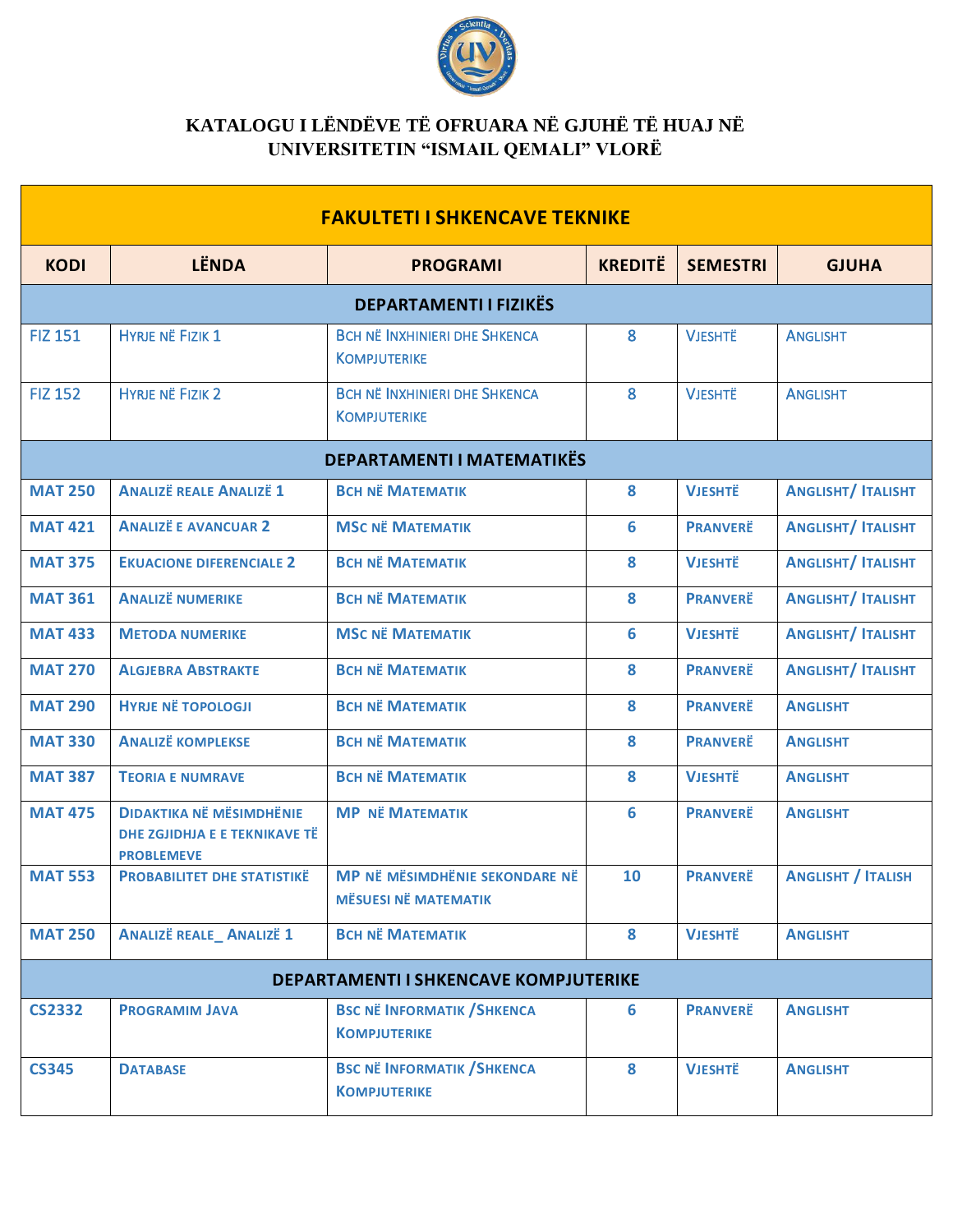| <b>CS240</b>   | <b>STRUKTURË TË DHËNASH DHE</b><br><b>ALGORITME</b>                           | <b>BSC NË INFORMATIK / SHKENCA</b><br><b>KOMPJUTERIKE</b> | 8              | <b>VJESHTË</b>  | <b>ANGLISHT</b> |
|----------------|-------------------------------------------------------------------------------|-----------------------------------------------------------|----------------|-----------------|-----------------|
| <b>CS246</b>   | <b>TELEKOMUNIKACION</b>                                                       | <b>BSC NË TEKNOLOGJI INFORMACIONI</b>                     | 6              | <b>VJESHTË</b>  | <b>ANGLISHT</b> |
| <b>CS370</b>   | <b>HYRJE NË INTELIGJENCË</b><br><b>ARTIFICIALE</b>                            | <b>BSC NË INFORMATIK / SHKENCA</b><br><b>KOMPJUTERIKE</b> | 8              | <b>PRANVERË</b> | <b>ANGLISHT</b> |
| <b>CS348</b>   | <b>ARKITEKTURË KOMPJUTERIKE</b>                                               | <b>BSC NË INFORMATIK / SHKENCA</b><br><b>KOMPJUTERIKE</b> | 8              | <b>PRANVERË</b> | <b>ANGLISHT</b> |
| <b>CS349</b>   | <b>HARTUES DHE INTERPRETUES</b>                                               | <b>BSC NË SHKENCA KOMPJUTERIKE</b>                        | 8              | <b>PRANVERË</b> | <b>ITALISHT</b> |
| <b>CS344</b>   | <b>MANAXHIM SISTEM</b><br><b>INFORMACIONI</b>                                 | <b>BSC NË TEKNOLOGJI INFORMACIONI</b>                     | 8              | <b>PRANVERË</b> | <b>ANGLISHT</b> |
| <b>CS485</b>   | <b>ARKITEKTURE E AVANCUAR</b><br><b>KOMPJUTERIKE</b>                          | <b>MSC NË SHKENCA KOMLJUTERIKE</b>                        | 8              | <b>VJESHTË</b>  | <b>ANGLISHT</b> |
| <b>CN508</b>   | <b>ADVANCED DATA</b><br><b>STRUCTURES</b>                                     | <b>MSC NË SHKENCA KOMLJUTERIKE</b>                        | 8              | <b>PRANVERË</b> | <b>ANGLISHT</b> |
| <b>CN408</b>   | <b>ZGJIDHJE PROBLEMASH DUKE</b><br><b>PËRDORUR METODA</b><br><b>SHKENCORE</b> | <b>MP NË PËR MËSUES SHKENCA</b><br><b>KOMPJUTERIKE</b>    | 6              | <b>VJESHTË</b>  | <b>ANGLISHT</b> |
| <b>CS2332</b>  | <b>PROGRAMIM JAVA</b>                                                         | <b>BSC NË INFORMATIK / SHKENCA</b>                        | 6              | <b>PRANVERË</b> | <b>ANGLISHT</b> |
|                |                                                                               | <b>KOMPJUTERIKE</b>                                       |                |                 |                 |
|                |                                                                               | <b>FAKULTETI I EKONOMISË</b>                              |                |                 |                 |
| <b>KODI</b>    | <b>LËNDA</b>                                                                  | <b>PROGRAMI</b>                                           | <b>KREDITE</b> | <b>SEMESTRI</b> | <b>GJUHA</b>    |
|                |                                                                               | DEPARTAMENTI I ADMINISTRIM BIZNESIT                       |                |                 |                 |
| <b>BIZ 335</b> | <b>MENAXHIMI STRATEGJIK</b>                                                   | <b>BCH NË ADMINISTRIM BIZNESI</b>                         | 6              | <b>VJESHTË</b>  | <b>ANGLISHT</b> |
| <b>BIZ334</b>  | <b>CILESIA TOTALE E MENAXHIMIT</b>                                            | <b>BCH NË ADMINISTRIM BIZNESI</b>                         | 6              | <b>VJESHTË</b>  | <b>ANGLISHT</b> |
| <b>BIZ 431</b> | <b>SJELLJE ORGANIZATIVE E</b><br><b>AVANCUAR</b>                              | <b>BCH NË ADMINISTRIM BIZNESI</b>                         | 6              | <b>VJESHTË</b>  | <b>ANGLISHT</b> |
| <b>BIZ 434</b> | <b>QEVERISJA E KOORPORATAVE</b>                                               | <b>BCH NË ADMINISTRIM BIZNESI</b>                         | 6              | <b>PRANVERË</b> | <b>ANGLISHT</b> |
| <b>BIZ 536</b> | CILESIA TOTALE E MENAXHIMIT<br><b>E AVANCUAR</b>                              | <b>BCH NË ADMINISTRIM BIZNESI</b>                         | 6              | <b>VJESHTË</b>  | <b>ANGLISHT</b> |
| <b>BIZ 537</b> | <b>MENAXHIMI I AVANCUAR</b><br><b>OPERATIV</b>                                | <b>BCH NË ADMINISTRIM BIZNESI</b>                         | 8              | <b>PRANVERË</b> | <b>ANGLISHT</b> |
| <b>BIZ 230</b> | <b>SJELLJE ORGANIZATIVE</b>                                                   | <b>BCH NË ADMINISTRIM BIZNESI</b>                         | 6              | <b>VJESHTË</b>  | <b>ANGLISHT</b> |